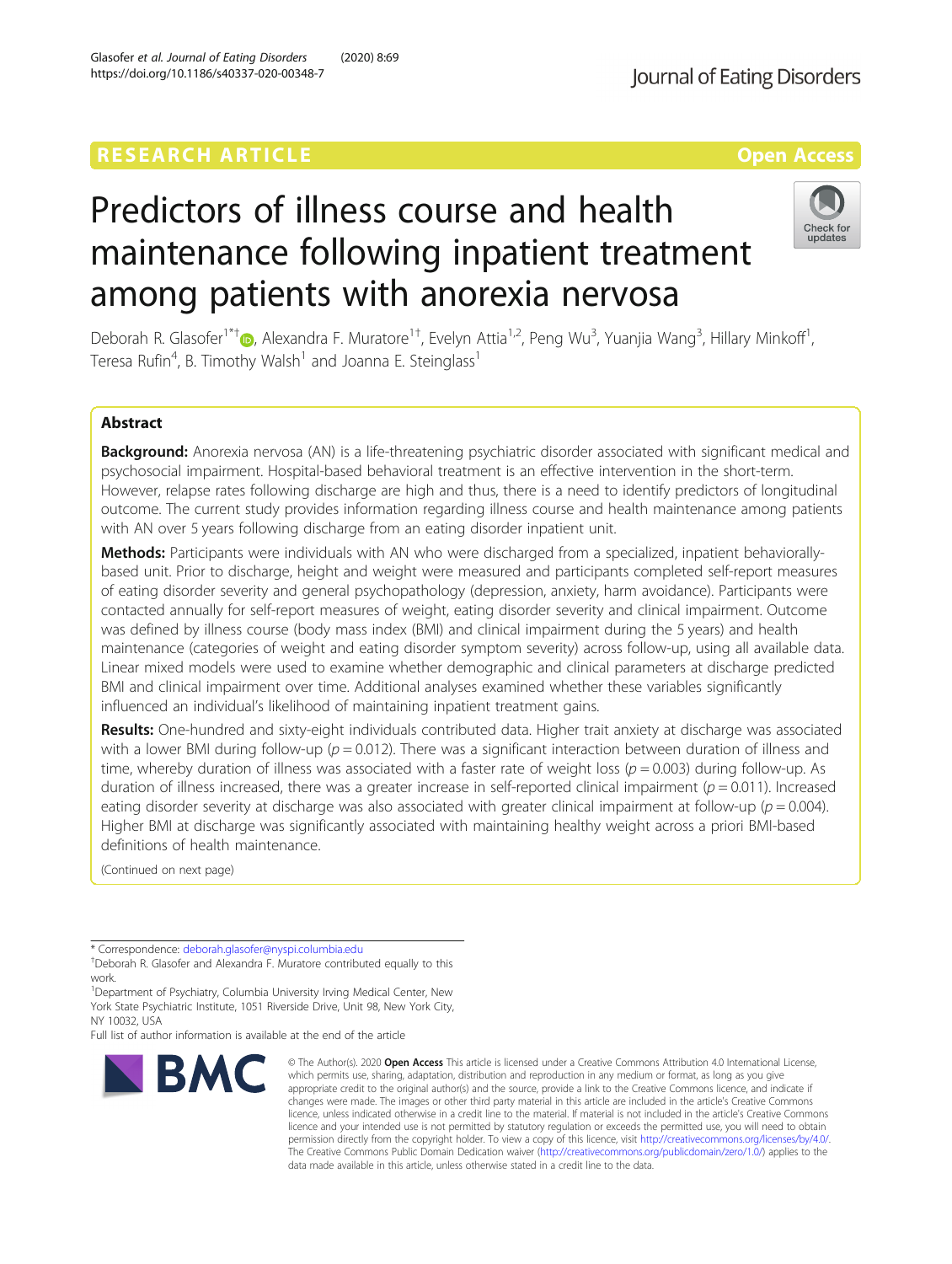#### (Continued from previous page)

**Conclusions:** Weight status (higher BMI) and duration of illness are key factors in the prognosis of AN. Higher weight targets in intensive treatments may be of value in improving outcomes.

Keywords: Anorexia nervosa, Longitudinal study, Inpatients, Outcome, Body mass index, Duration of illness, Time course, Prognosis

[[12](#page-8-0), [19](#page-8-0), [29](#page-8-0)–[32](#page-8-0)].

#### Plain English summary

Anorexia nervosa (AN) is a life-threatening psychiatric disorder. Hospital-based behavioral treatment is an effective intervention in the short-term, but relapse rates following discharge are high. Here, we provide information on clinical features at the time of leaving the hospital that are related to illness course and health maintenance over the following five years. Prior to discharge, height and weight were measured and patients completed questionnaires about their eating disorder and associated symptoms. Participants were then contacted annually to answer questions about their eating disorder and health. One-hundred and sixty-eight individuals participated in at least one annual assessment. Longer duration of illness predicted faster weight loss after discharge, and was related to greater self-reported day-to-day impairment over time. Higher weight at discharge was associated with maintaining healthy weight over the follow-up period. High anxiety at discharge was associated with lower BMI over the 5-years of follow-up, while increased eating disorder severity was associated with greater day-to-day impairment. Results of this longitudinal study highlight that weight status at discharge and duration of illness are key factors in the course of AN. While duration of illness is not modifiable at the time of presentation for care, discharge weight is. Higher weight targets in intensive treatments may be of value in improving long-term outcomes.

## Background

Anorexia nervosa (AN) is a serious psychiatric disorder associated with medical complications [[1](#page-7-0)], impairments in psychosocial functioning [[2,](#page-7-0) [3\]](#page-7-0), and significant morbidity and mortality [[4](#page-7-0)–[7\]](#page-8-0). Behavioral treatment in intensive settings is effective in restoring weight and improving eating behavior and psychological functioning in the short-term [\[8](#page-8-0), [9\]](#page-8-0). Recovery rates in AN differ depending on how recovery is defined, and range widely [[10\]](#page-8-0). The rates of relapse following inpatient care are consistently high, with estimates ranging between 35 and  $57\%$  [\[10](#page-8-0)–[13\]](#page-8-0). As AN is a not a common illness and long-term studies are few, more data are needed to fully understand the clinical factors that determine course of illness and promote health maintenance over time.

Several longitudinal studies have examined the course of illness in AN using different methodology and clinical

parameters. Most  $[13–19]$  $[13–19]$  $[13–19]$  $[13–19]$  $[13–19]$ , but not all  $[20]$  $[20]$ , have identified longer duration of illness as a predictor of worse long-term outcome. Body mass index (BMI) is also related to outcome: most studies show associations between lower admission and discharge BMI and worse outcomes in adults [\[11,](#page-8-0) [14,](#page-8-0) [16](#page-8-0), [17,](#page-8-0) [21](#page-8-0)–[25\]](#page-8-0), though research in adolescents suggests discharge BMI is less predictive of outcome when inpatient treatment is followed by structured outpatient treatment [\[26](#page-8-0), [27](#page-8-0)]. AN subtype has also been associated with outcome, though this has not been a consistent finding [[18,](#page-8-0) [28\]](#page-8-0). Compared to those with restricting subtype, some research suggests that patients with the binge-purge subtype appear more likely to drop out of treatment prematurely and may be at higher risk for relapse

The impact of psychological factors such as depression, anxiety, harm avoidance, eating disorder psychopathology, and motivation for recovery have been mixed [[12,](#page-8-0) [13](#page-8-0), [33](#page-8-0)–[38](#page-8-0)]. Though multiple longitudinal studies have examined the course of AN, the majority of studies focus on predictors and correlates of outcomes such as diagnostic status, mortality, and rates of relapse [[5](#page-8-0), [7](#page-8-0), [10](#page-8-0)–[12](#page-8-0), [15,](#page-8-0) [16](#page-8-0), [31,](#page-8-0) [33](#page-8-0)–[36](#page-8-0), [39](#page-8-0)–[41](#page-8-0)]. Prior studies on inpatient samples specifically have tended toward examining predictors of outcome unrelated to treatment (e.g., age of onset, comorbidities, family support) and report overall prognosis categorically [\[42](#page-8-0)–[47\]](#page-8-0). Fewer have studied continuous outcomes, such as weight, symptoms, and overall clinical impairment over time [\[13](#page-8-0), [23](#page-8-0), [38](#page-8-0), [48](#page-8-0), [49\]](#page-8-0), and these have generally been limited to short-term follow up [[13,](#page-8-0) [19](#page-8-0), [49\]](#page-8-0) or to a single assessment point [[23,](#page-8-0) [25,](#page-8-0) [34](#page-8-0)]. Together, these studies suggest that higher BMI at discharge and shorter duration of illness are important factors in the course of AN. Evaluation of trajectory of change and other clinical measures across multiple time points is needed to better understand variables that predict both the course of illness and prognosis following behaviorally-based inpatient treatment.

The present study examined the association between clinical features at the time of hospital discharge and longer-term outcome among adolescents and adults with AN, the majority of whom had achieved weight restoration to a BMI within the normal range  $(18.5-24.9 \text{ kg/m}^2)$ . A longitudinal design, which allows for the examination of within-subject weight changes over multiple follow-up periods, was used to examine illness course over 5 years, and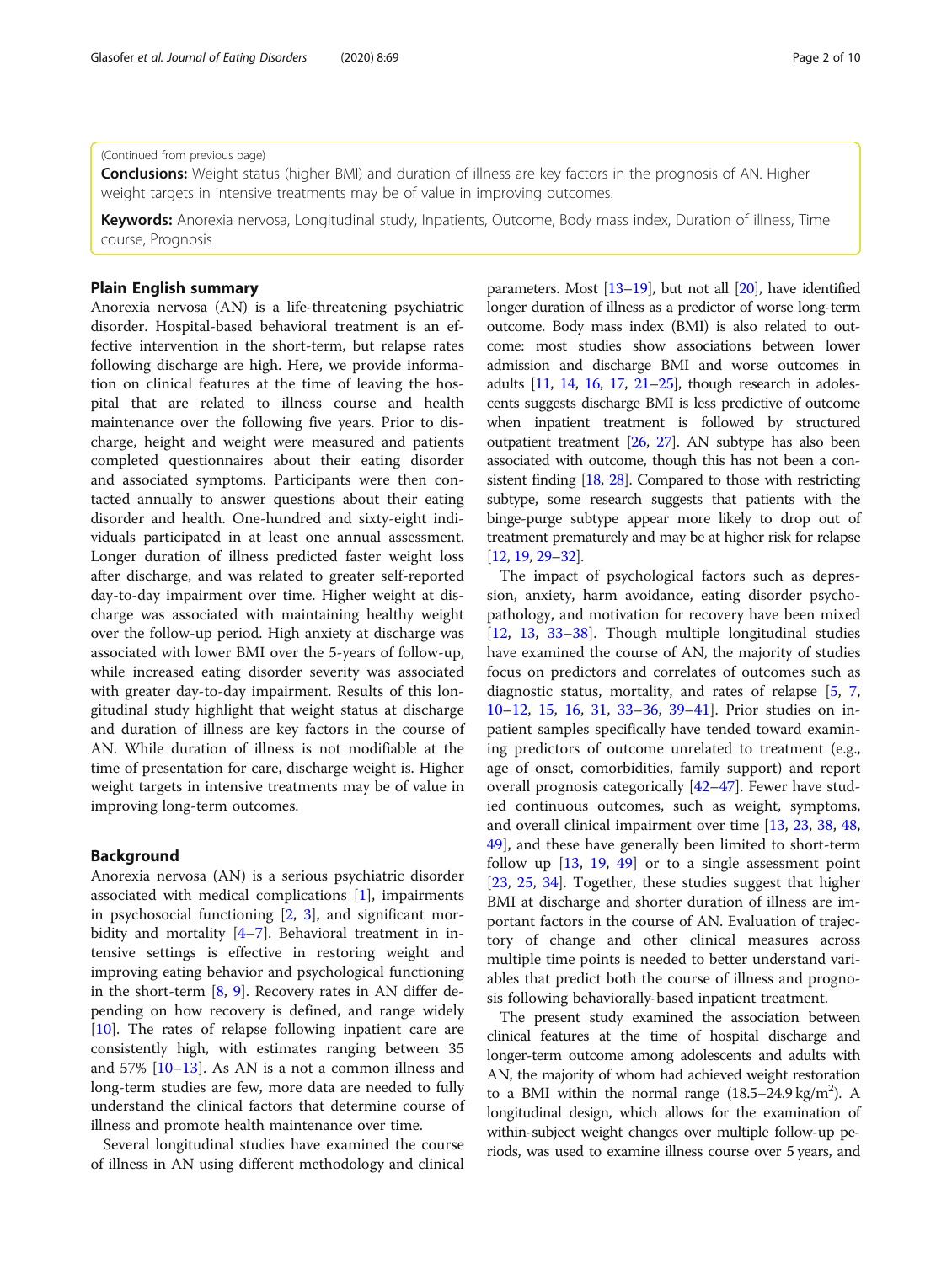maintenance of health. We hypothesized that duration of illness and lower BMI at the time of hospital discharge would predict poorer longer-term outcome, and explored whether other clinical and psychological features impact outcome.

## Methods

All patients with AN discharged from inpatient treatment at the New York State Psychiatric Institute (NYSP I) Eating Disorders Research Unit (EDRU) are offered enrollment in this ongoing 10-year longitudinal study. Participants are contacted annually following hospital discharge. The current study is an examination of data collected over the first 5 years following discharge, using all available data from patients enrolled beginning in 2009. This study was reviewed and approved by the NYSPI Institutional Review Board. All participants provided written informed consent (individuals under age 18 provided assent and a parent or guardian provided consent).

## Participants

Participants were patients with AN who had been discharged from the EDRU between September 2009 and June 2018 and provided follow-up information on at least one occasion over the subsequent 5 years. Of the 196 patients discharged during this timeframe, 194 (99%) consented to participate. Diagnosis was established at hospital admission using the Eating Disorder Assessment for DSM-5 (EDA-5) [\[50\]](#page-8-0) or Structured Clinical Interview for DSM-IV Axis I Disorders (SCID-IV) [[51\]](#page-8-0), which also assessed co-occurring psychiatric illness.

## Procedures

Treatment at the EDRU is behaviorally-based and aims for full weight restoration [\[52\]](#page-8-0), corresponding to a BMI of  $\sim$  20.0 kg/m<sup>2</sup> [[9\]](#page-8-0). Prior to discharge, height and weight were measured and participants completed self-report measures of eating disorder severity (Eating Disorder Examination-Questionnaire – EDE-Q) [[53\]](#page-8-0), clinical impairment related to eating disorder symptoms (Clinical Impairment Assessment – CIA) [\[54](#page-9-0)], mood (Beck Depression Inventory – BDI)  $[55]$  $[55]$  and anxiety symptoms (Beck Anxiety Inventory – BAI)  $[56]$  $[56]$  $[56]$  and anxious traits (Spielberger State Trait Anxiety Inventory-Trait version – STAI-T) [\[57\]](#page-9-0) and temperament (Temperament and Character Inventory – Harm Avoidance subscale – TCI- $HA)$  [[58](#page-9-0)].

Procedures included annual phone interviews with participants and administration of self-report questionnaires. Weight was obtained by self-report during each annual assessment, in the context of an interview on psychosocial functioning, weight history (since last contact), current eating behavior, and medical status. In addition, patients were asked to provide permission for contact with a clinician to verify the reported weight. Clinician-reported weights were used when available; otherwise, self-reported weights were used. Self-report measures of eating disorder severity (EDE-Q) and eating disorder related psychosocial impairment (CIA) were sent for participant completion. Participants were paid \$10 after completion of study questionnaires.

## Data analysis

Data from a follow-up assessment were excluded if the individual had been receiving more than one week of structured treatment for AN (e.g., inpatient treatment, residential treatment;  $n = 10$ ), or met criteria for bulimia nervosa or binge-eating disorder  $(n = 8)$  at the time of the assessment (as by BMI alone these individuals might otherwise have been considered healthy). Independent samples t-tests and Pearson chi-square tests were used to compare participants and non-contributors on demographic and clinical characteristics. Self-reported weights and clinician weights were compared using Pearson correlations. Independent samples t-tests compared demographic and clinical characteristics between individuals for whom both self-reported and clinician-reported weights were available and individuals for whom there was only one weight.

## Illness course

Primary analyses examined BMI and CIA score (outcomes) at each year of follow-up with a linear mixed effects model fitting all available data. Age, time (year of follow-up), subtype, sex, duration of illness, BAI, BDI, STAI-T, EDE-Q (Global score), and TCI-HA were included as covariates in both models. Interaction between duration of illness and time was included to assess whether duration of illness predicted rate of change in BMI or CIA over 5 years. The number of annual assessments completed by each individual was included in both models to adjust for different number of observations available for each individual. Additionally, CIA at discharge was included as a predictor of BMI, and BMI at discharge was included as a predictor of CIA. Discharge BMI and discharge CIA were included as baseline (Year 0) outcomes and were therefore not included as predictors of BMI or CIA in their respective models. Of the total sample, 101 and 104 individuals had complete predictor data at discharge for inclusion in BMI and CIA analyses, respectively.

## Health maintenance

To specifically assess factors associated with maintaining health after hospitalization, we tested the ability of the same variables to predict health maintenance ("good outcome") using a logistic regression model (TCI-HA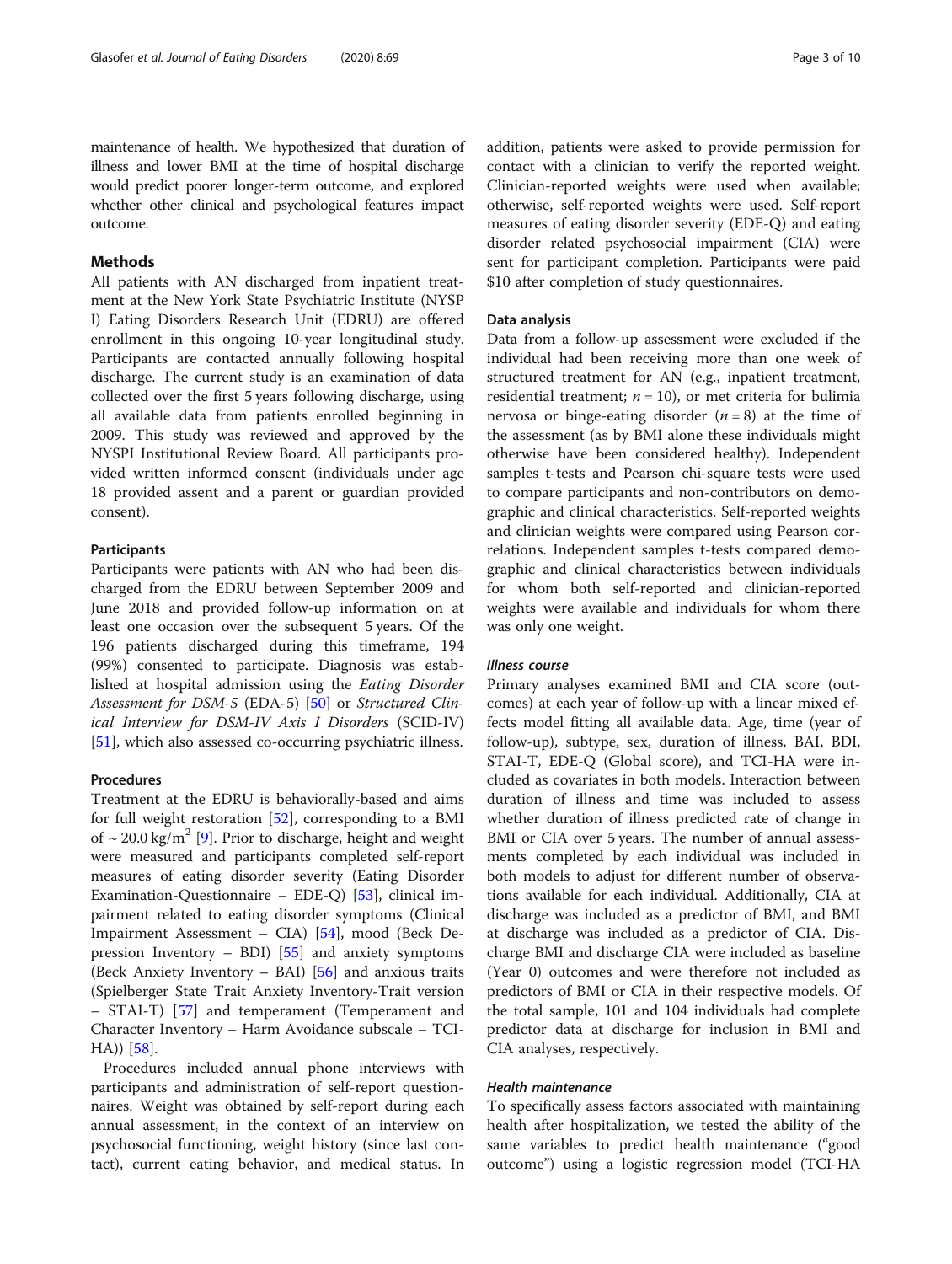was not included in this analysis due to small sample sizes in each category and missing data.). Health maintenance was defined in 3 ways: (1) maintenance of a BMI  $\geq$  18.5 kg/m<sup>2</sup> at all available time points, (2) maintenance of a BMI  $\geq$  19.5 kg/m<sup>2</sup> at all available time points, (3) maintenance of a BMI  $\geq$  18.5 kg/m<sup>2</sup> and an EDE-Q score of  $\leq 2$  at all available time points (maintenance of a BMI  $\geq$  19.5 kg/m<sup>2</sup> and an EDE-O score of  $\leq$  2 at all available time points was not included due to insufficient data). BMI cutoffs were selected based on suggested diagnostic thresholds [[59\]](#page-9-0) and suggested recovery thresholds per previous reports [\[60](#page-9-0), [61\]](#page-9-0). EDE-Q score cutoffs were selected to be within 1 SD of Global EDE-Q norms for young adult women [[62\]](#page-9-0), and consistent with existing conceptualizations of eating disorder health maintenance [[60,](#page-9-0) [61\]](#page-9-0). Logistic regression models were fitted to the data to test whether there was a relationship between a patient's score on each variable and the likelihood of meeting criteria for each of the three health maintenance groups at follow up. Of the patients meeting criteria for health maintenance, three had been discharged from the hospital before reaching a BMI of 18.5 kg/m<sup>2</sup>; as such, these individuals had *gained* weight, not maintained weight. Sensitivity analyses were conducted without these three participants.

SAS software, version 9.4, and SPSS, version 26.0, were used for all statistical analyses and modeling. Alpha level was set to 0.05.

#### Results

#### Demographics, clinical characteristics and response rate

One-hundred ninety-four patients with AN (176 adults, 18 adolescents) were enrolled in the study, of whom 24 (12.4%) did not participate in any post-hospitalization assessments. Of the remaining 168, 42 individuals reported information at one time point, 31 individuals reported information at two time points, 35 individuals reported information at three time points, 26 individuals provided information at four time points, and 34 individuals provided information at five time points. Data from these 168 individuals were used in analyses (Table 1). Of these individuals, twenty participants (11.9%) were discharged at a  $BMI < 18.5$  kg/m<sup>2</sup>. Co-occurring diagnoses included current or past anxiety disorders ( $n = 62, 37\%$ ), major depressive disorder  $(n = 80, 48%)$ , obsessivecompulsive disorder ( $n = 17$ , 10%), post-traumatic stress disorder (n = 17, 10%), and substance use disorders ( $n =$ 22, 13%) (Complete comorbidity data were missing for 11 participants).

The group that did not provide any follow up data (i.e., non-contributors) did not differ significantly in age, sex, race, admission BMI, or duration of illness (see Supplemental Table [1](#page-7-0)). Compared with participants, the non-contributors had a significantly lower BMI at

#### Table 1 Demographic and Clinical Characteristics

|                                    | Participants $N = 168$ |                |  |  |
|------------------------------------|------------------------|----------------|--|--|
| Demographic Variables              | Mean                   | Range          |  |  |
| Age (years)                        | $76.02 \pm 8.20$       | $14 - 64$      |  |  |
| Sex, female, n (%)                 | 164 (98%)              | n/a            |  |  |
| Race, Caucasian, n (%)             | 148 (88%)              | n/a            |  |  |
| AN subtype, binge-purge, n (%)     | 82 (49%)               | n/a            |  |  |
| Duration of hospitalization (days) | $78.82 + 43.22$        | $0 - 462$      |  |  |
| Duration of illness (years)        | $9.36 + 7.70$          | $0.25 - 50$    |  |  |
| Admission BMI (kg/m <sup>2</sup> ) | $16.00 \pm 1.86$       | $10.7 - 20.8$  |  |  |
| Discharge BMI (kg/m <sup>2</sup> ) | $20.02 + 1.46$         | $14.6 - 23.4$  |  |  |
| Psychological Measures - Discharge | Mean $+$ SD            | Range          |  |  |
| BAI $(n = 135)$                    | $18.45 + 11.45$        | $0.00 - 61.00$ |  |  |
| $BDI(n = 132)$                     | $17.89 + 11.84$        | $0.00 - 51.00$ |  |  |
| STAI-T $(n = 131)$                 | $56.89 \pm 12.18$      | 25.00-80.00    |  |  |
| $CIA (n = 118)$                    | $23.53 + 11.51$        | $3.00 - 48.00$ |  |  |
| EDE-Q Global $(n = 122)$           | $2.67 \pm 1.26$        | $0.19 - 5.05$  |  |  |
| TCI-HA $(n = 117)$                 | $21.60 \pm 7.07$       | $4.00 - 34.00$ |  |  |

BMI body mass index. BAI Beck Anxiety Inventory, BDI Beck Depression Inventory, STAI-T Spielberger State Trait Anxiety Inventory-Trait version, EDE-Q Eating Disorder Examination – Questionnaire. TCI-HA Temperament and Character Inventory, Harm Avoidance Subscale

discharge and a greater proportion of individuals with AN binge-purge subtype. Among the 168 participants, 56.5– 67.3% provided BMI data each year (see Table [2\)](#page-4-0). Of 457 total weights provided, 147 included both self-reported and clinician-verified weights. When weights from both sources were available, self-reported weights were highly correlated with clinician-provided weights ( $r = .970$ ,  $p = .000$ ). Participants who had weights from both sources and those who had weights from one source did not differ in age, weight, duration of illness, duration of hospitalization, admission BMI or discharge BMI ( $ts \leq \pm 1.82$ ,  $ps = \geq .069$ ).

#### Primary analyses: longitudinal illness course

Of the 168 participants, 101 and 104 individuals had complete predictor data for BMI and CIA analyses, respectively. Table [3](#page-4-0) reports results of linear mixed effects model analyses with BMI and CIA as outcomes. There was a significant interaction between time and duration of illness, such that as Duration of Illness increased, there was a greater decrease in BMI over time – meaning, a steeper slope of weight loss following discharge  $(F(1,284) = 13.34, p = .0003)$ . Higher STAI-T score at discharge was associated with lower BMI during the followup timeframe  $(F(1,284) = 6.36, p = .012)$ . Higher TCI-HA score at discharge was associated with higher BMI across time-points,  $F(1,284) = 3.97$ ,  $p = .047$ . No other variables were associated with BMI. In the model predicting CIA, there was a significant interaction between time and duration of illness, such that as Duration of Illness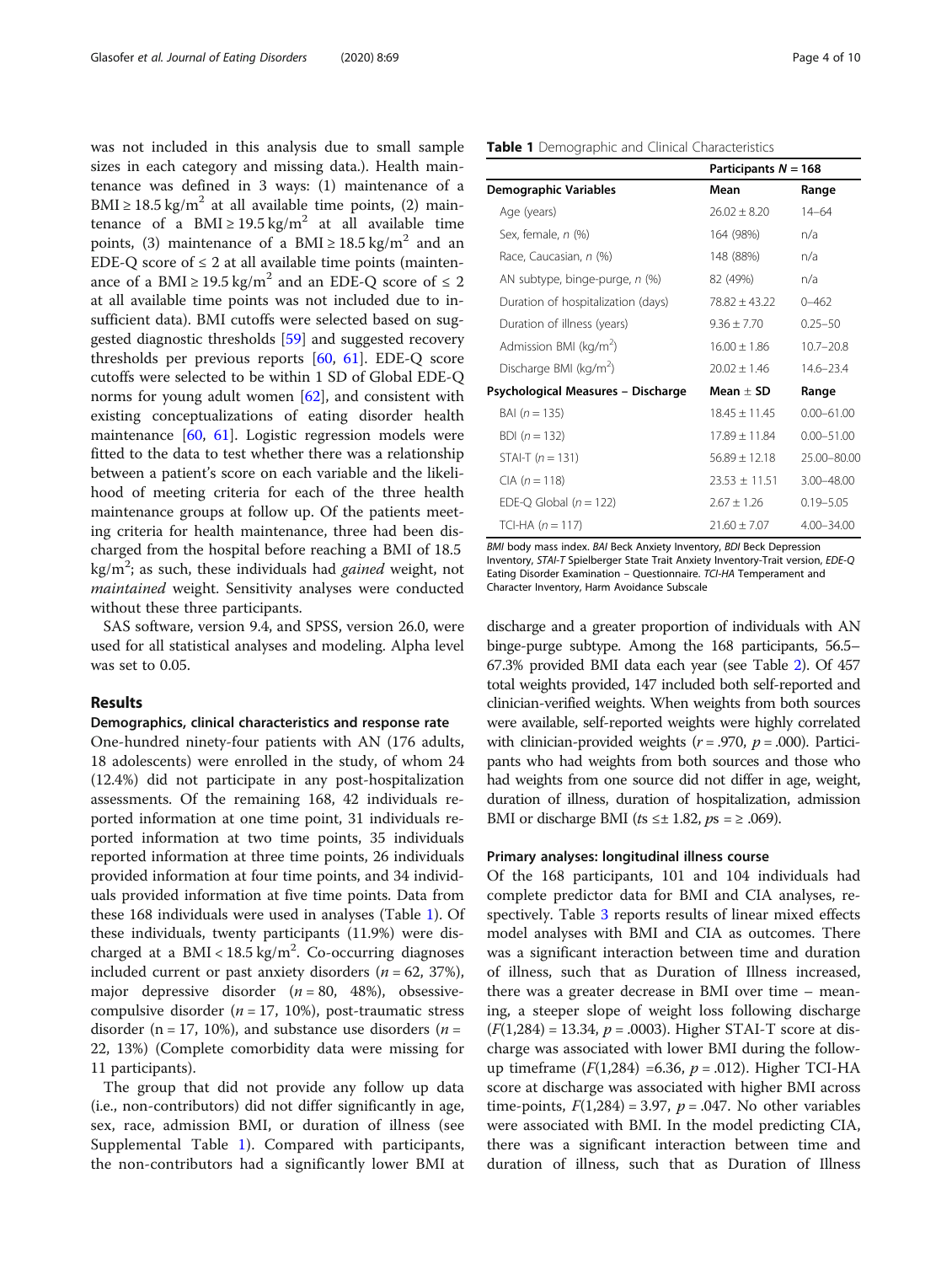#### <span id="page-4-0"></span>Table 2 Number of Individuals Providing Data at each Annual Assessment

|                                                                         | Year 1    | Year 2   | Year 3   | Year 4   | Year 5   |
|-------------------------------------------------------------------------|-----------|----------|----------|----------|----------|
| Total Number Participants Eligible to Provide Information at Time Point | 168       | 160      | 147      | 129      | 112      |
| Number Participants Who Provided BMI (n, %)                             | 113 (67%) | 101(63%) | 98 (67%) | 73 (57%) | 71 (63%) |
| Number Participants Who Provided CIA (n, %)                             | 88 (52%)  | 75 (47%) | 74 (50%) | 62 (48%) | 55 (49%) |
| Number Participants Who Provided EDE-Q Global (n, %)                    | 89 (53%)  | 81 (51%) | 78 (53%) | 73 (57%) | 58 (52%) |

Table listing the proportion of individuals who provided data at each of the five follow-up time points (Year 1-Year 5). Row 2 lists the total number of individuals who had reached the time point for data collection, and were therefore eligible. Rows 2–4 show the proportion of participants at each time-point who provided information with regard to body mass index (BMI), Clinical Impairment Assessment (CIA), and Eating Disorder Examination – Questionnaire (EDE-Q), respectively. Proportion of individuals who provided information are listed as numbers (n) and percent of total who were eligible (%)

increased, there was a greater increase in CIA scores (i.e., greater self-reported impairment) over time,  $F(1)$ ,  $232$ ) = 6.65,  $p = .011$ . Time was associated with CIA, such that across follow-up there was an overall decrease in CIA scores,  $F(1,232) = 17.13$ ,  $p < .0001$ . The EDE-Q Global score was associated with CIA across time-points, with higher EDE-Q scores at discharge predicting increased CIA scores during follow-up  $(F(1,232) = 8.38,$  $p = .004$ ).

## Health maintenance

Of the 168 participants, 77 individuals (45.8%) maintained a BMI ≥ 18.5 kg/m<sup>2</sup> at all available time points post-hospitalization, 54 maintained (32.1%) a BMI  $\geq$  19.5 kg/m<sup>2</sup>, and 29 (17.3%) maintained a BMI ≥ 18.5 kg/m<sup>2</sup> and EDE-Q scores  $\leq$  2. After restricting participants to those with complete data at discharge (for model analyses), the sample included 53 (46.1%) with BMI  $\geq$  18.5  $\text{kg/m}^2$ , 37 (34.8%) with BMI ≥ 19.5 kg/m<sup>2</sup>, and 20 (13.2%) with BMI  $\geq$  18.5 kg/m<sup>2</sup> and EDE-Q scores  $\leq$  2. Table [4](#page-5-0) provides Odds Ratio (OR) and 95% Confidence

Intervals for the relationship between predictor variables and likelihood of meeting criteria for each of the three categorical outcomes.

Higher BMI at discharge significantly increased the likelihood of meeting criteria for two of the "good outcome" categories (Table [4\)](#page-5-0). Specifically, a one unit increase in BMI at discharge led to a 2.21-fold increase in the odds of maintaining a BMI  $\geq 18.5 \text{ kg/m}^2$  and a 3.18fold increase in the odds of maintaining of a  $BMI \geq 19.5$ kg/m<sup>2</sup>. Higher admission BMI also increased the likelihood of weight maintenance at follow-up, though the effect was less pronounced.

The number of annual follow-up assessments patients completed led to a 0.43-fold decrease in the odds of a participant maintaining a BMI of  $\geq 19.5$  kg/m<sup>2</sup>, but did not contribute significantly to meeting criteria for the other categories. A sensitivity analysis was conducted including only participants who completed  $\leq 4$  annual assessments, and the pattern of results did not change (0.49-fold decrease in the odds of maintaining a BMI of  $≥ 19.5$  kg/m<sup>2</sup>).

Table 3 Fixed Effects from Linear Mixed Model of Longitudinal Outcome

| <b>Variables</b>                   | <b>BMI</b> $(n = 101)$ |          |                 |         | $CIA (n = 104)$ |          |                 |          |  |
|------------------------------------|------------------------|----------|-----------------|---------|-----------------|----------|-----------------|----------|--|
|                                    | F                      | ß        | SE <sub>B</sub> | p       | F               | ß        | SE <sub>B</sub> | p        |  |
| Intercept                          |                        | 21.959   | 1.326           | < .0001 |                 | 15.749   | 18.216          | 0.389    |  |
| Time                               | 3.55                   | 0.178    | 0.094           | 0.060   | 17.13           | $-2.179$ | 0.527           | < 0.0001 |  |
| AN subtype, binge-purge            | 2.31                   | 0.565    | 0.372           | 0.129   | 0.01            | 0.209    | 1.756           | 0.905    |  |
| Sex, female                        | 0.02                   | 0.132    | 0.922           | 0.887   | 0.01            | 0.328    | 4.424           | 0.941    |  |
| Duration of Illness (years)        | 1.48                   | $-0.038$ | 0.032           | 0.225   | 0.78            | 0.136    | 0.154           | 0.378    |  |
| CIA at Discharge                   | 0.28                   | 0.015    | 0.029           | 0.598   |                 |          |                 |          |  |
| Discharge BMI (kg/m <sup>2</sup> ) |                        |          |                 |         | 1.15            | $-0.851$ | 0.793           | 0.284    |  |
| BAI                                | 2.59                   | 0.034    | 0.021           | 0.109   | 1.56            | 0.124    | 0.099           | 0.213    |  |
| <b>BDI</b>                         | 0.33                   | $-0.013$ | 0.024           | 0.566   | 0.23            | 0.049    | 0.103           | 0.635    |  |
| EDE-Q Global                       | 0.15                   | $-0.099$ | 0.258           | 0.701   | 8.38            | 2.934    | 1.013           | 0.004    |  |
| <b>TCI-HA</b>                      | 3.97                   | 0.061    | 0.030           | 0.047   | 0.01            | $-0.013$ | 0.141           | 0.929    |  |
| STAI-T                             | 6.36                   | $-0.071$ | 0.028           | 0.012   | 2.68            | 0.213    | 0.129           | 0.103    |  |
| Time x Duration of Illness         | 13.34                  | $-0.033$ | 0.009           | 0.0003  | 6.65            | 0.131    | 0.051           | 0.011    |  |

BAI Beck Anxiety Inventory, BDI Beck Depression Inventory, BMI body mass index, CIA Clinical Impairment Assessment, EDE-Q Eating Disorder Examination -Questionnaire, STAI-T Spielberger State Trait Anxiety Inventory-Trait version, TCI-HA Temperament and Character Inventory, Harm Avoidance Subscale. Bold values =  $p < 0.05$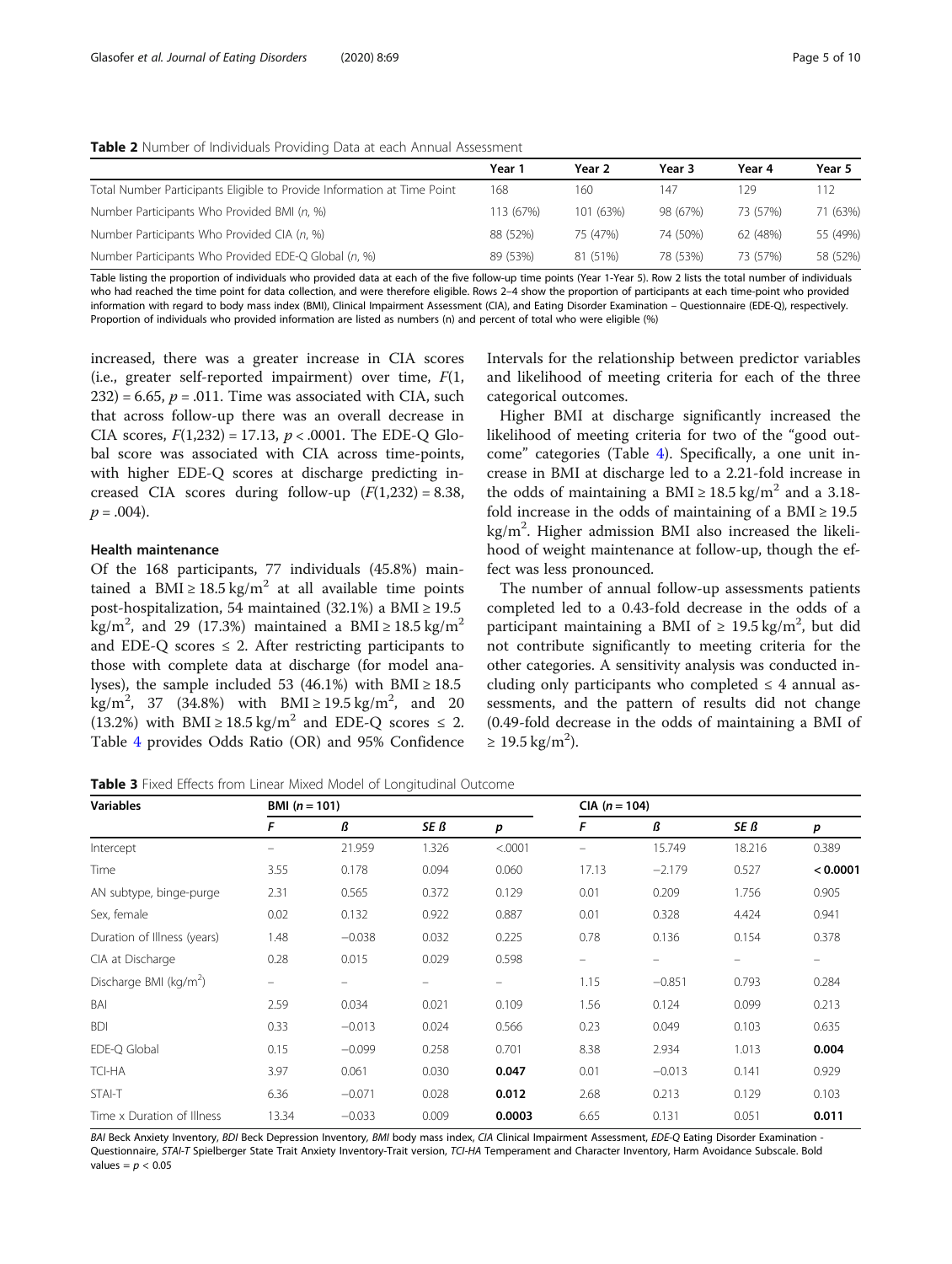<span id="page-5-0"></span>Table 4 Odds Ratios and Confidence Intervals for the Relationship between Predictors and Clinical Outcomes

|                                        | Outcome Category 1 BMI ≥<br>18.5 $(n = 53)$ |                         |       | Outcome Category 2 BMI ≥<br>19.5 $(n = 37)$ |                 |       | Outcome Category 3 BMI ≥<br>18.5 and EDE-Q $\leq$ 2 (n = 20) |                   |       |
|----------------------------------------|---------------------------------------------|-------------------------|-------|---------------------------------------------|-----------------|-------|--------------------------------------------------------------|-------------------|-------|
|                                        | <b>Odds Ratio</b>                           | 95% CI                  | p     | Odds Ratio 95% Cl                           |                 | p     | <b>Odds Ratio</b>                                            | 95% CI            | р     |
| Duration of Illness (years)            | 0.973                                       | $0.903 - 1.048$         | 0.471 | 0.916                                       | $0.837 - 1.002$ | 0.055 | 0.877                                                        | $0.772 - .996$    | 0.043 |
| BAI                                    | 1.026                                       | $0.973 - 1.082$         | 0.345 | 1.041                                       | $0.976 - 1.111$ | 0.225 | 1.005                                                        | $0.922 - 1.095$   | 0.914 |
| <b>BDI</b>                             | 0.956                                       | $0.900 - 1.015$         | 0.139 | 0.927                                       | $0.854 - 1.005$ | 0.066 | 0.953                                                        | $0.854 - 1.063$   | 0.385 |
| STAI-T                                 | 1.009                                       | $0.950 - 1.072$         | 0.769 | 1.019                                       | $0.953 - 1.090$ | 0.586 | 1.043                                                        | 0.950-1.144 0.377 |       |
| EDE-O Global                           | 0.870                                       | $0.508 - 1.488$         | 0.611 | 0.563                                       | 0.296-1.070     | 0.079 | 0.289                                                        | $0.106 - 788$     | 0.015 |
| AN subtype, binge-purge                | 1.148                                       | $0.425 - 3.100$         | 0.785 | 0.857                                       | 0.268-2.736     | 0.794 | 0.319                                                        | $0.074 - 1.380$   | 0.126 |
| Admission BMI ( $kg/m2$ )              | 1.680                                       | 1.215-2.323             | 0.002 | 1.294                                       | $0.911 - 1.838$ | 0.149 | 1.256                                                        | $0.812 - 1.943$   | 0.307 |
| Discharge BMI                          | 2.211                                       | 1.189-4.112 0.012 3.180 |       |                                             | 1.589–6.365     | 0.001 | 1.923                                                        | .925-3.996        | 0.079 |
| Number of Annual Assessments Completed | 0.740                                       | $0.514 - 1.065$         | 0.105 | 0.426                                       | $0.255 - 711$   | 0.001 | 0.715                                                        | $0.411 - 1.246$   | 0.237 |

BAI Beck Anxiety Inventory, BDI Beck Depression Inventory, BMI body mass index, EDE-Q Eating Disorder Examination - Questionnaire, STAI-T Spielberger State Trait Anxiety Inventory-Trait version. Bold values =  $p < 0.05$ . Reported ns refer to number of individuals who met criteria for each outcome category

Longer duration of illness significantly decreased the likelihood of maintaining BMI of  $\geq 18.5$  kg/m<sup>2</sup> and an EDE-Q Global Score of  $\leq$  2 across all time points. Specifically, for every year increase in duration of illness, there was a 0.88-fold decrease in the odds of a participant maintaining weight within a normal range and reduced eating disorder symptoms. Higher EDE-Q score at discharge significantly decreased the likelihood of meeting criteria for this category, such that a one-point increase in EDE-Q Global score led to a 0.29-fold decrease in the odds of a participant maintaining a BMI  $\geq 18.5 \text{ kg/m}^2$ and an EDE-Q score  $\leq 2$ .

There were no differences in results of health maintenance analyses conducted with and without the three patients who did not achieve a BMI of  $18.5 \text{ kg/m}^2$  prior to discharge.

#### **Discussion**

In this study, data collected post-hospitalization for 5 years from 168 patients with AN were examined to identify clinical factors that impact the course of illness. Two main factors emerged, one modifiable and one nonmodifiable: BMI at discharge and duration of illness, respectively. More specifically, longer duration of illness was associated with more rapid weight loss after discharge and greater increase in reported clinical impairment, and higher BMI at discharge was associated with maintaining healthy weight. In addition, trait anxiety at discharge was associated with lower BMI across the 5 years of follow-up and surprisingly, harm avoidance at discharge was associated with higher BMI across the follow-up period. EDE-Q at discharge was associated with greater clinical impairment across the 5 years of follow-up.

The literature is reasonably consistent in finding that the BMI reached in treatment affects prognosis [[13,](#page-8-0) [14](#page-8-0), [21,](#page-8-0) [25,](#page-8-0) [63](#page-9-0)]. Although research with adolescents suggests lower discharge weight does not negatively influence outcomes [[26,](#page-8-0) [27](#page-8-0)], individuals in these studies were discharged directly to a structured outpatient treatment, which likely influenced outcomes. This finding may also be specific to adolescents rather than adults, who comprise the majority of the current sample. As BMI is one of few potentially modifiable factors, the finding in the current study is important for treatment settings to consider. The majority of patients in this study (89.7%) were discharged from the hospital after full weight restoration. Excluding the twenty patients who left prior to achieving a BMI of ≥18.5 kg/m<sup>2</sup>, the range of BMI at discharge was 19.0 to  $23.4 \text{ kg/m}^2$ , and in the health maintenance analyses, even including only patients in this normal range, a higher BMI at discharge predicted maintenance of a good outcome by two of the three definitions used. This is consistent with a prior study of weight-restored patients with AN (BMI =  $19.2 - 22.0$  kg/m<sup>2</sup>, mean =  $20.3$  $kg/m<sup>2</sup>$ ), which found that a higher BMI at the time of entry into relapse prevention treatment was associated with successful weight maintenance [[13](#page-8-0)]. In an analysis of archival data of adults with AN participating in several outpatient treatment trials, weight restoration to above 85.8% of ideal body weight by the end of treatment was the best predictor of recovery (defined as a  $BMI > 19$  kg/m<sup>2</sup>, eating disorder severity scores within 1 standard deviation of community norms, and the absence of binge-purge behaviors) at one year follow-up [[64\]](#page-9-0). Prior results and current findings highlight the value of adequate weight restoration in promoting health among patients with AN.

In this study, adequate weight restoration was possible within the scope of our behaviorally-based inpatient program for research participants [\[52\]](#page-8-0), where length of stay was not determined by insurance coverage or financial status. The significance of length of stay and its relationship with other predictors included in the current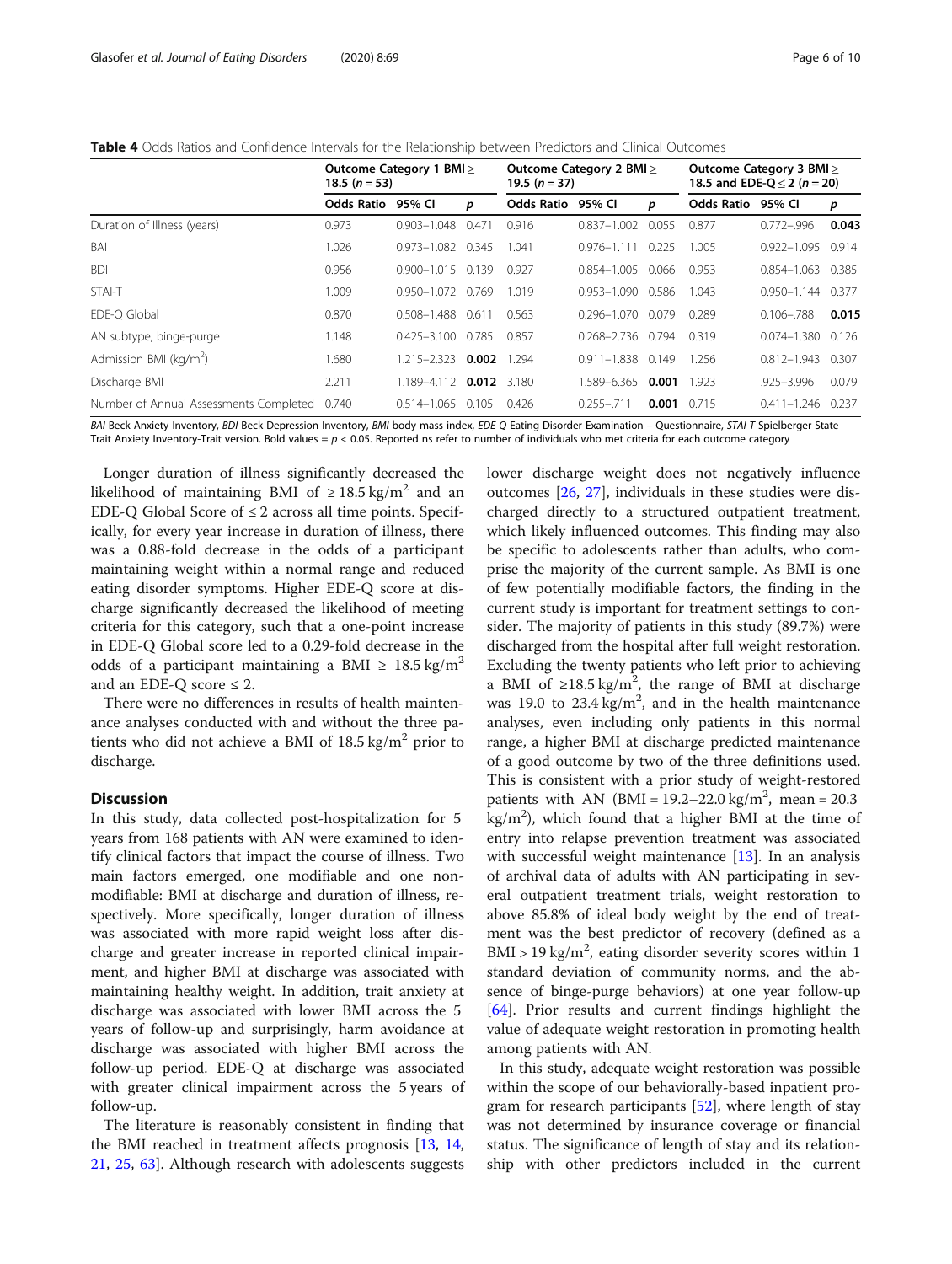analyses may be substantially different when subject to the constraints of financial coverage. Given that the majority of treatment settings are subject to these constraints, and that length of stay has been shown to be impacted by service setting [\[65\]](#page-9-0), our findings may be limited in generalizability. However, the potent impact of discharge BMI on outcome in our sample emphasizes the importance of identifying factors that predict which individuals will remain in care to complete weight restoration. The interventions most helpful in facilitating this treatment engagement will be as to improving longterm outcome.

This study replicates and extends existing literature suggesting that longer duration of illness is associated with worse outcome in AN [[13](#page-8-0)–[19\]](#page-8-0). Our findings highlight the relationship between a longer duration of illness and an increase in impairment related to the eating disorder over time, as well as an association with rate of weight loss after hospital discharge. The significant impact of duration of illness on prognosis presents a clinical conundrum: intensive treatment seems indicated, yet it is burdensome to provide if relapse rates are high. As duration of illness is not modifiable at the time of presentation for care, this factor may be more relevant for consideration of treatment algorithms, including decision-making about sequencing levels of care or other interventions. Some studies have identified the period following hospitalization as an especially high-risk period [[13\]](#page-8-0), and it may be that for individuals with a longer illness it will be particularly valuable to focus resources on this phase. The efficacy of "step down" care in preventing relapse may merit further research. The more favorable prognosis associated with shorter duration of illness [[14,](#page-8-0) [18](#page-8-0), [20](#page-8-0), [34](#page-8-0), [35,](#page-8-0) [39,](#page-8-0) [41](#page-8-0), [66](#page-9-0)] suggests that early intervention may be important, as well.

The role of psychological variables in the course of AN is less consistent across studies [[12](#page-8-0), [13,](#page-8-0) [33](#page-8-0)–[38](#page-8-0)]. In the current study, greater trait anxiety as measured by STAI, but not anxiety at discharge as measured by BAI, predicted lower mean BMI during the following 5 years. The measure of clinical impairment used in this study, CIA, specifically addresses eating-disorder related psychosocial impairment, and therefore not surprisingly was related to EDE-Q scores at discharge (both measures assess the frequency and interference of eating habits, exercise, and overvaluation of shape and weight [\[53](#page-8-0), [54](#page-9-0)]). Yet, EDE-Q scores were not related to health maintenance. Psychological symptom severity may be less reliable in determining long term prognosis. The anxiety finding in this study is of some interest because there are data to suggest that anxiety precedes illness onset  $[67, 68]$  $[67, 68]$  $[67, 68]$  $[67, 68]$ , is related to illness severity  $[34, 69]$  $[34, 69]$  $[34, 69]$  $[34, 69]$ , and may be a useful treatment target in its own right [[70](#page-9-0), [71\]](#page-9-0). On the other hand, harm avoidance is also a measure of anxiety, and this was associated with higher BMI during follow-up. This discrepancy underscores that psychological measures may be less reliable prognostic markers. Contrary to previous research  $[12, 19, 29-32]$  $[12, 19, 29-32]$  $[12, 19, 29-32]$  $[12, 19, 29-32]$  $[12, 19, 29-32]$  $[12, 19, 29-32]$  $[12, 19, 29-32]$  $[12, 19, 29-32]$  $[12, 19, 29-32]$ , we found no effect of AN subtype on illness course or outcome. However, the non-contributors had a significantly greater proportion of patients with binge-purge subtype, suggesting individuals with this subtype were less likely to provide follow-up data. It is therefore impossible to assess whether this discrepancy may be indicative of a systematic difference (i.e., differential outcome or rates of relapse) between subtypes not captured in the participating sample.

One challenge for the current study was setting the a priori definition of "good outcome." A BMI of 18.5 kg/  $m<sup>2</sup>$  is the suggested lower threshold of normal BMI in the general population, and is commonly used as a guide for "underweight" status in meeting criteria for AN [\[59](#page-9-0)]. There is some consensus within the eating disorders field that achieving BMI  $\geq 18.5 \text{ kg/m}^2$  is a required component of remission [[72\]](#page-9-0), and several studies support that this threshold is associated with sustained recovery [[25,](#page-8-0) [73,](#page-9-0) [74\]](#page-9-0). In our sample, the rate of maintenance at or above a BMI of  $18.5 \text{ kg/m}^2$  for the duration of follow-up, from one to five years, was 46.1%, similar to or slightly higher than rates reported in previous studies [[12,](#page-8-0) [24](#page-8-0), [41\]](#page-8-0). Notably, only 17.4% of individuals maintained a BMI  $\geq$  18.5 kg/m<sup>2</sup> and an EDE-Q score of  $\leq$  2. Clinically, patients with AN are commonly encouraged to consider a higher weight range in order to better mitigate other symptoms, and our data support this approach in that higher BMI reduced the risk of relapse. In the current study, the number of individuals who achieved a higher BMI in combination with lower EDE-Q scores was low, and so this study may not have been sufficiently powered to fully examine factors associated with this definition of health [[60](#page-9-0)].

This study has several strengths. The vast majority of patients with AN admitted to the inpatient program agreed to participate and between one-half to two-thirds of those eligible responded to each annual follow-up. These annual assessments provide a rich longitudinal dataset of anthropometric and clinical measures during and in the years following inpatient weight restoration treatment for AN. The two statistical approaches are complementary in examining factors associated with illness course and with health maintenance.

The primary limitation of this study was the extent of missing data. Non-contributors in our sample were disproportionately individuals with binge-purge subtype who did not fully restore weight in the program, which could have introduced bias into the data. As the majority of individuals included in analyses had restricting subtype, it is possible our analyses do not fully capture the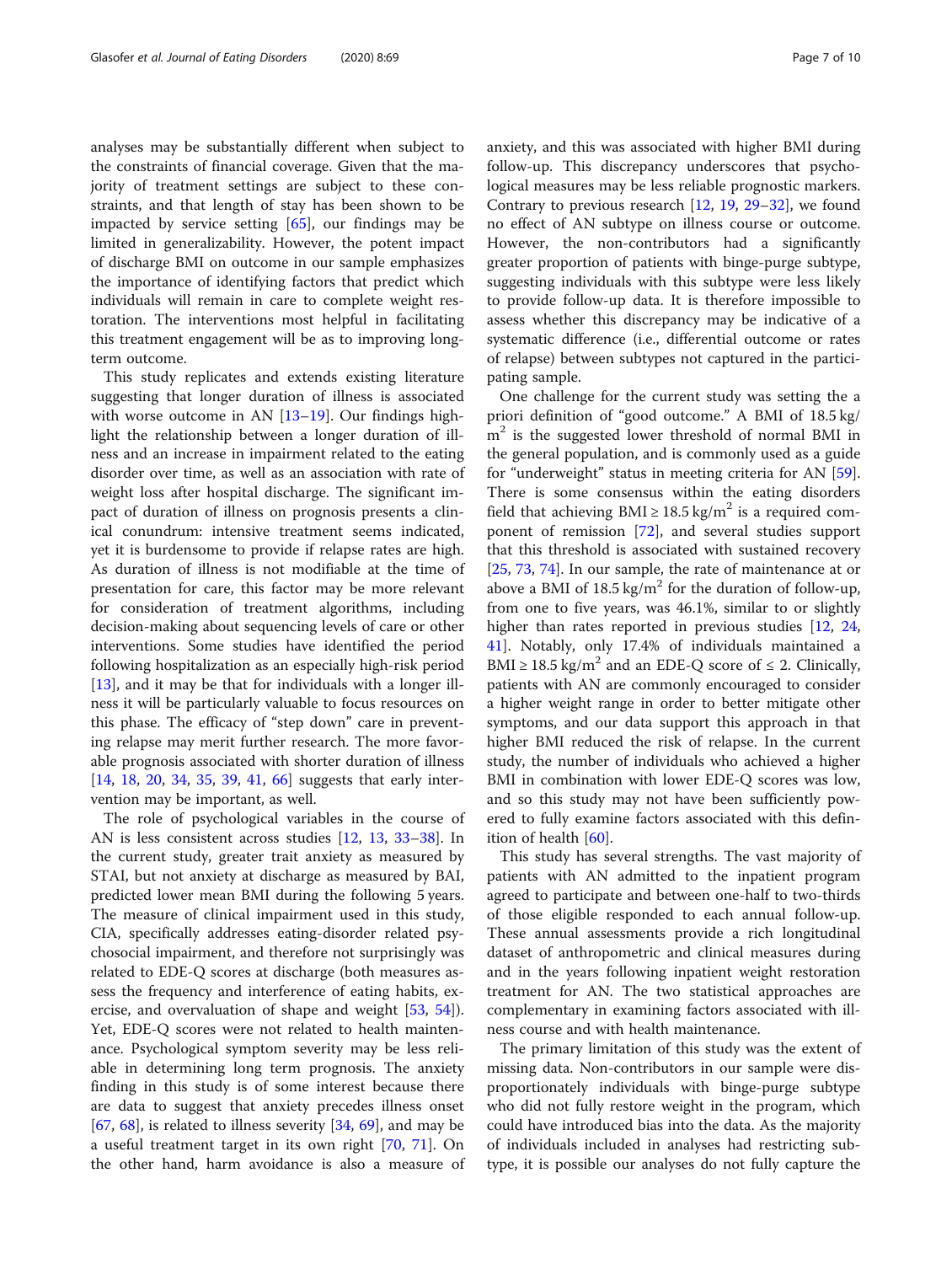<span id="page-7-0"></span>influence of binge-purge subtype on weight and clinical outcomes. Subtype was the sole characteristic that distinguished non-contributors from contributors. This is consistent with previous literature suggesting patients with binge-purge subtype may be more likely to drop out of treatment [\[29,](#page-8-0) [30\]](#page-8-0) and may provide additional evidence suggesting a distinction between the two subtypes and their respective treatment outcomes. The assessments used in this study may have missed some potentially important variables with regard to long-term health, such as dietary intake patterns [\[75](#page-9-0), [76](#page-9-0)], and it may be useful to obtain other measures of wellness, such as life satisfaction or health care utilization, to more broadly capture outcome. Though this study utilized clinician-reported weights where available, the majority of weights used in analyses were self-reported; this limitation is mitigated by the high correlation between clinician-reported and self-reported weights. Another notable limitation of this study is the finding that the number of annual assessments completed was associated with decreased likelihood of maintaining a weight of 19.5 kg/ $m^2$ , suggesting some of our a priori definitions of "good outcomes" may be confounded by number of assessments completed. Future studies may wish to define "outcome" differently or using a fixed number of assessments to control for this bias. Finally, the primary aim of the current study was to examine how clinical status at discharge predicts illness course over time. As such, the present analyses did not examine how *changes* to these predictors over time influence outcome. Future research utilizing longitudinal datasets may wish to examine how changes to these predictors impact illness course.

## Conclusions

Longitudinal research conducted over an extended time period is critical to better understand illness course and prognosis in AN. Our findings reinforce the value of weight gain well within the normal range as a goal of treatment, and the importance of considering the role of duration of illness in overall prognosis and treatment planning.

## Supplementary Information

The online version contains supplementary material available at [https://doi.](https://doi.org/10.1186/s40337-020-00348-7) [org/10.1186/s40337-020-00348-7.](https://doi.org/10.1186/s40337-020-00348-7)

Additional file 1: Supplemental Table 1. Demographics and Clinical Characteristics of Participants and Non-Contributors

#### Abbreviations

AN: Anorexia nervosa; BMI: Body mass index; NYSPI: New York State Psychiatric Institute; EDRU: Eating Disorders Research Unit; EDA-5: Eating Disorder Assessment for DSM-5; SCID-IV: Structured Clinical Interview for DSM-IV Axis I Disorders; EDE-Q: Eating Disorder Examination – Questionnaire; BDI: Beck Depression Inventory; BAI: Beck Anxiety Inventory; STAI-

T: Spielberger State Trait Anxiety Inventory, Trait version; TCI-HA: Temperament and Character Inventory – Harm Avoidance Subscale; CIA: Clinical Impairment Assessment; OR: Odds Ratio

#### Acknowledgements

We would like to express gratitude for the repeated contributions of our longitudinal study participants, and acknowledge the ongoing efforts our research assistants for their help with data collection and entry.

#### Authors' contributions

DRG was involved in oversight of data collection, as well as drafting and revising the manuscript. AFM contributed to manuscript drafts and revisions, completed descriptive analyses, and assisted with interpretation of data. EA was involved in study design and serves as principal investigator for the 10 year longitudinal research study from which these data are compiled. PW completed data inspection and primary and secondary analyses (linear mixed effects and logistic regression models) and edited related sections of the manuscript. YW developed and oversaw the data analysis plan and edited related sections of the manuscript. HM and TR were involved in data collection, entry, and preparation for analysis. JES was involved in study design, oversight of data collection, interpretation of data, and drafting and revising the manuscript. BTW made substantial contributions to the data analysis plan, interpretation of data, and manuscript revisions. All authors read and approved the final manuscript.

#### Funding

This study was funded by T32 MH096679 and K24 MH113737.

#### Availability of data and materials

The data supporting the results reported in this article are maintained by the Eating Disorders Research Unit of the New York State Psychiatric Institute. Please contact the corresponding author with data requests.

#### Ethics approval and consent to participate

This study was reviewed and approved by the NYSPI Institutional Review Board. All participants provided written informed consent (individuals under age 18 provided assent and a parent or guardian provided consent).

#### Consent for publication

Not applicable.

#### Competing interests

DRG has received honoraria from Oxford University Press. EA and JES receive royalties from UpToDate. BTW has received royalties and honoraria from Guilford Press, McGraw-Hill, Oxford University Press, UpToDate, British Medical Journal, Johns Hopkins Press and Guidepoint Global.

#### Author details

<sup>1</sup>Department of Psychiatry, Columbia University Irving Medical Center, New York State Psychiatric Institute, 1051 Riverside Drive, Unit 98, New York City, NY 10032, USA. <sup>2</sup>Center for Eating Disorders, Weill Cornell Medical College 21 Bloomingdale Road, White Plains, NY 10605, USA. <sup>3</sup>Department of Biostatistics, Mailman School of Public Health, 722 West 168th Street, New York, NY 10032, USA. <sup>4</sup> Harvard T.H. Chan School of Public Health, 677 Huntington Avenue, Boston, MA 02115, USA.

#### Received: 3 June 2020 Accepted: 3 November 2020 Published online: 02 December 2020

#### References

- 1. Mehler PS, Brown C. Anorexia nervosa medical complications. J Eat Disord. 2015;3:11.
- 2. Mond JM, Owen C, Hay PJ, Rodgers B, Beumont PJV. Assessing quality of life in eating disorder patients. Qual Life Res. 2005;14(1):171–8.
- 3. Bohn K, Doll HA, Cooper Z, O'Connor M, Palmer RL, Fairburn CG. The measurement of impairment due to eating disorder psychopathology. Behav Res Ther. 2008;46(10):1105–10.
- 4. Arcelus J, Mitchell AJ, Wales J, Nielsen S. Mortality rates in patients with anorexia nervosa and other eating disorders. A meta-analysis of 36 studies. Arch Gen Psychiatry. 2011;68(7):724–31.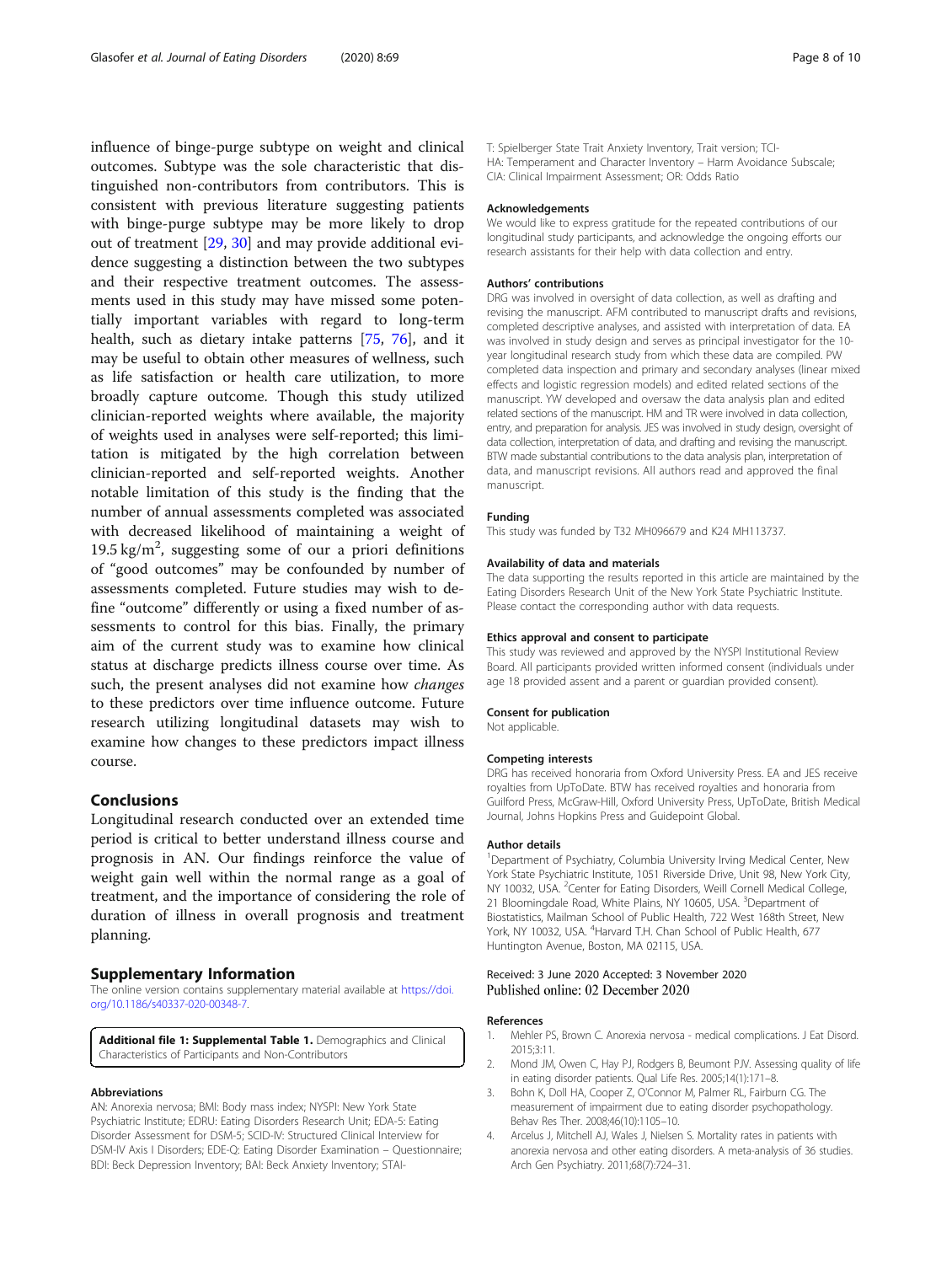- <span id="page-8-0"></span>5. Fichter MM, Quadflieg N. Mortality in eating disorders - results of a large prospective clinical longitudinal study. Int J Eating Disord. 2016;49(4):391–401.
- 6. Smink FR, van Hoeken D, Hoek HW. Epidemiology, course, and outcome of eating disorders. Curr Opin Psychiatr. 2013;26(6):543–8.
- 7. Franko DL, Keshaviah A, Eddy KT, Krishna M, Davis MC, Keel PK, et al. A longitudinal investigation of mortality in anorexia nervosa and bulimia nervosa. Am J Psychiatry. 2013;170(8):917–25.
- 8. Olmsted M, McFarlane T, Carter J, Trottier K, Woodside D, Dimitropoulos G. The Treatment of Eating Disorders: A Clinical Handbook. 2010.
- 9. Attia E, Walsh BT. Behavioral Management for Anorexia Nervosa. N Engl J Med. 2009;360(5):500–6.
- 10. Khalsa SS, Portnoff LC, McCurdy-McKinnon D, Feusner JD. What happens after treatment? A systematic review of relapse, remission, and recovery in anorexia nervosa. J Eat Disord. 2017;5:20.
- 11. Carter JC, Mercer-Lynn KB, Norwood SJ, Bewell-Weiss CV, Crosby RD, Woodside DB, et al. A prospective study of predictors of relapse in anorexia nervosa: implications for relapse prevention. Psychiatry Res. 2012;200(2–3): 518–23.
- 12. Carter JC, Blackmore E, Sutandar-Pinnock K, Woodside DB. Relapse in anorexia nervosa: a survival analysis. Psychol Med. 2004;34(4):671–9.
- 13. Kaplan AS, Walsh BT, Olmsted M, Attia E, Carter JC, Devlin MJ, et al. The slippery slope: prediction of successful weight maintenance in anorexia nervosa. Psychol Med. 2009;39(6):1037–45.
- 14. Errichiello L, Iodice D, Bruzzese D, Gherghi M, Senatore I. Prognostic factors and outcome in anorexia nervosa: a follow-up study. Eating weight Disord. 2016;21(1):73–82.
- 15. Lo Sauro C, Castellini G, Lelli L, Faravelli C, Ricca V. Psychopathological and clinical features of remitted anorexia nervosa patients: a six-year follow-up study. Eur Eating Disord Rev. 2013;21(1):78–83.
- 16. Vall E, Wade TD. Predictors of treatment outcome in individuals with eating disorders: a systematic review and meta-analysis. Int J Eat Disord. 2015;48(7): 946–71.
- 17. Zipfel S, Löwe B, Reas DL, Deter H-C, Herzog W. Long-term prognosis in anorexia nervosa: lessons from a 21-year follow-up study. Lancet. 2000; 355(9205):721–2.
- 18. Wild B, Friederich H-C, Zipfel S, Resmark G, Giel K, Teufel M, et al. Predictors of outcomes in outpatients with anorexia nervosa – results from the ANTOP study. Psychiatry Res. 2016;244:45–50.
- 19. Le Grange D, Fitzsimmons-Craft EE, Crosby RD, Hay P, Lacey H, Bamford B, et al. Predictors and moderators of outcome for severe and enduring anorexia nervosa. Behav Res Ther. 2014;56:91–8.
- 20. Fichter MM, Quadflieg N, Crosby RD, Koch S. Long-term outcome of anorexia nervosa: results from a large clinical longitudinal study. Int J Eat Disord. 2017;50(9):1018–30.
- 21. Wales J, Brewin N, Cashmore R, Haycraft E, Baggott J, Cooper A, et al. Predictors of positive treatment outcome in people with anorexia nervosa treated in a specialized inpatient unit: the role of early response to treatment. Eur Eat Disord Rev. 2016;24(5):417–24.
- 22. Støving RK, Andries A, Brixen K, Bilenberg N, Hørder K. Gender differences in outcome of eating disorders: a retrospective cohort study. Psychiatry Res. 2011;186(2):362–6.
- 23. Strobel C, Quadflieg N, Naab S, Voderholzer U, Fichter MM. Long-term outcomes in treated males with anorexia nervosa and bulimia nervosa—a prospective, gender-matched study. Int J Eat Disord. 2019; 52(12):1353–64.
- 24. Casper RC, Jabine LN. An eight-year follow-up: outcome from adolescent compared to adult onset anorexia nervosa. J Youth Adolesc. 1996;25(4):499–517.
- 25. El Ghoch M, Calugi S, Chignola E, Bazzani PV, Dalle GR. Body mass index, body fat and risk factor of relapse in anorexia nervosa. Eur J Clin Nutr. 2016; 70(2):194–8.
- 26. Madden S, Miskovic-Wheatley J, Wallis A, Kohn M, Lock J, Le Grange D, et al. A randomized controlled trial of in-patient treatment for anorexia nervosa in medically unstable adolescents. Psychol Med. 2015;45(2):415–27.
- 27. Herpertz-Dahlmann B, Schwarte R, Krei M, Egberts K, Warnke A, Wewetzer C, et al. Day-patient treatment after short inpatient care versus continued inpatient treatment in adolescents with anorexia nervosa (ANDI): a multicentre, randomised, open-label, non-inferiority trial. Lancet (London, England). 2014;383(9924):1222–9.
- 28. Zeeck A, Hartmann A, Buchholz C, Herzog T. Drop outs from in-patient treatment of anorexia nervosa. Acta Psychiatr Scand 2005;111(1):29–37.
- 29. Gregertsen EC, Mandy W, Kanakam N, Armstrong S, Serpell L. Pre-treatment patient characteristics as predictors of drop-out and treatment outcome in individual and family therapy for adolescents and adults with anorexia nervosa: a systematic review and meta-analysis. Psychiatry Res. 2019;271:484–501.
- 30. Kahn C, Pike KM. In search of predictors of dropout from inpatient treatment for anorexia nervosa. Int J Eat Disord. 2001;30(3):237–44.
- 31. Zipfel S, Lowe B, Reas DL, Deter HC, Herzog W. Long-term prognosis in anorexia nervosa: lessons from a 21-year follow-up study. Lancet (London, England). 2000;355(9205):721–2.
- 32. Surgenor LJ, Maguire S, Beumont PJV, Drop-out from inpatient treatment for anorexia nervosa: can risk factors be identified at point of admission? Eur Eat Disord Rev. 2004;12(2):94–100.
- 33. Franko DL, Tabri N, Keshaviah A, Murray HB, Herzog DB, Thomas JJ, et al. Predictors of long-term recovery in anorexia nervosa and bulimia nervosa: data from a 22-year longitudinal study. J Psychiatr Res. 2018;96:183–8.
- 34. Zerwas S, Lund BC, Von Holle A, Thornton LM, Berrettini WH, Brandt H, et al. Factors associated with recovery from anorexia nervosa. J Psychiatr Res. 2013;47(7):972–9.
- 35. Eddy KT, Tabri N, Thomas JJ, Murray HB, Keshaviah A, Hastings E, et al. Recovery from anorexia nervosa and bulimia nervosa at 22-year follow-up. J Clin Psychiatr. 2017;78(2):184–9.
- Keel PK, Dorer DJ, Franko DL, Jackson SC, Herzog DB. Postremission predictors of relapse in women with eating disorders. Am J Psychiatry. 2005; 162(12):2263–8.
- 37. Bulik CM, Sullivan PF, Fear JL, Pickering A. Outcome of anorexia nervosa: eating attitudes, personality, and parental bonding. Int J Eating Disord. 2000;28(2):139–47.
- 38. Segura-García C, Chiodo D, Sinopoli F, De Fazio P. Temperamental factors predict long-term modifications of eating disorders after treatment. BMC Psychiatr. 2013;13:288.
- 39. Andrés-Pepiñá S, Plana MT, Flamarique I, Romero S, Borras R, Julia L, et al. Long-term outcome and psychiatric comorbidity of adolescent-onset anorexia nervosa. Clin Child Psychol Psychiatr. 2020;25(1):33–44.
- 40. Dobrescu SR, Dinkler L, Gillberg C, Rastam M, Gillberg C, Wentz E. Anorexia nervosa: 30-year outcome. Br J Psychiatr. 2019:1–8.
- 41. Fichter MM, Quadflieg N, Hedlund S. Twelve-year course and outcome predictors of anorexia nervosa. Int J Eating Disord. 2006;39(2):87–100.
- 42. Seidensticker JF, Tzagournis M. Anorexia nervosa—clinical features and long term follow-up. J Chronic Dis. 1968;21(5):361–7.
- 43. Morgan HG, Russell GF. Value of family background and clinical features as predictors of long-term outcome in anorexia nervosa: four-year follow-up study of 41 patients. Psychol Med. 1975;5(4):355–71.
- 44. Nussbaum M, Shenker IR, Baird D, Saravay S. Follow-up investigation in patients with anorexia nervosa. J Pediatr. 1985;106(5):835–40.
- 45. Bryant-Waugh R, Knibbs J, Fosson A, Kaminski Z, Lask B. Long term follow up of patients with early onset anorexia nervosa. Arch Dis Child. 1988;63(1):5–9.
- 46. Steinhausen H-C, Seidel R. Outcome in adolescent eating disorders. Int J Eat Disord. 1993;14(4):487–96.
- 47. Halmi K, Brodland G, Loney J. Prognosis in anorexia nervosa. Ann Intern Med. 1973;78(6):907–9.
- 48. Boehm I, Finke B, Tam FI, Fittig E, Scholz M, Gantchev K, et al. Effects of perceptual body image distortion and early weight gain on long-term outcome of adolescent anorexia nervosa. Eur Child Adolesc Psychiatr. 2016; 25(12):1319–26.
- 49. Uniacke B, Attia E, Kaplan A, Walsh BT. Weight suppression and weight maintenance following treatment of anorexia nervosa. International journal of eating disorders. 2020.
- 50. Sysko R, Glasofer DR, Hildebrandt T, Klimek P, Mitchell JE, Berg KC, et al. The eating disorder assessment for DSM-5 (EDA-5): development and validation of a structured interview for feeding and eating disorders. Int J Eating Disord. 2015;48(5):452–63.
- 51. First MBS RL, Gibbon M, Williams JBW. Structured clinical interview for DSM-IV-TR axis I disorders, research version, patient edition. (SCID-I/P). New York: Biometrics Research, New York State Psychiatric Institute; 2002.
- 52. Company MLI. New weight standards for men and women. Stat Bull. 1959; 40:1–4.
- 53. Fairburn CG, Beglin S. Eating disorder examination questionnaire (EDE-Q 6. 0). In: Fairburn CG, editor. Cognitive behavior therapy and eating disorders. New York: Guilford Press; 2008.